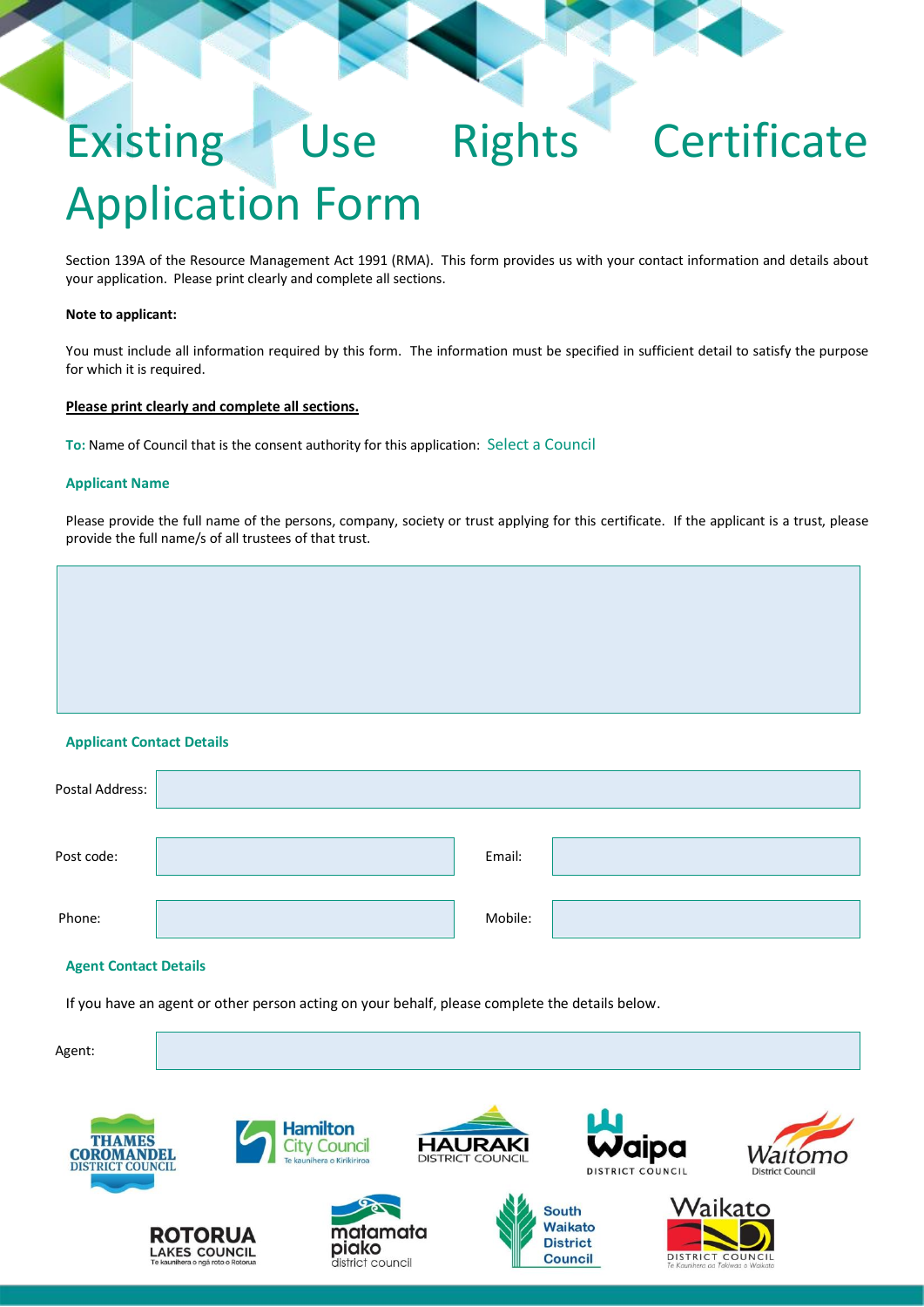#### V1 | 01/04/20

| Contact:        |         |  |
|-----------------|---------|--|
| Postal Address: |         |  |
| Post code:      | Email:  |  |
| Phone:          | Mobile: |  |

#### **Location of land use for which Existing Use Certificate is sought**

Please complete with as much detail as you can, so the location of land use is clearly identifiable. Include details such as unit number, street number, street name and town.

Property address:

Legal description:

# **Owner/Occupier of site**

Landowner's full name, phone number and address:

OR

☐ Same as applicant details

Occupier's full name, phone number and address:

OR

☐ Same as applicant details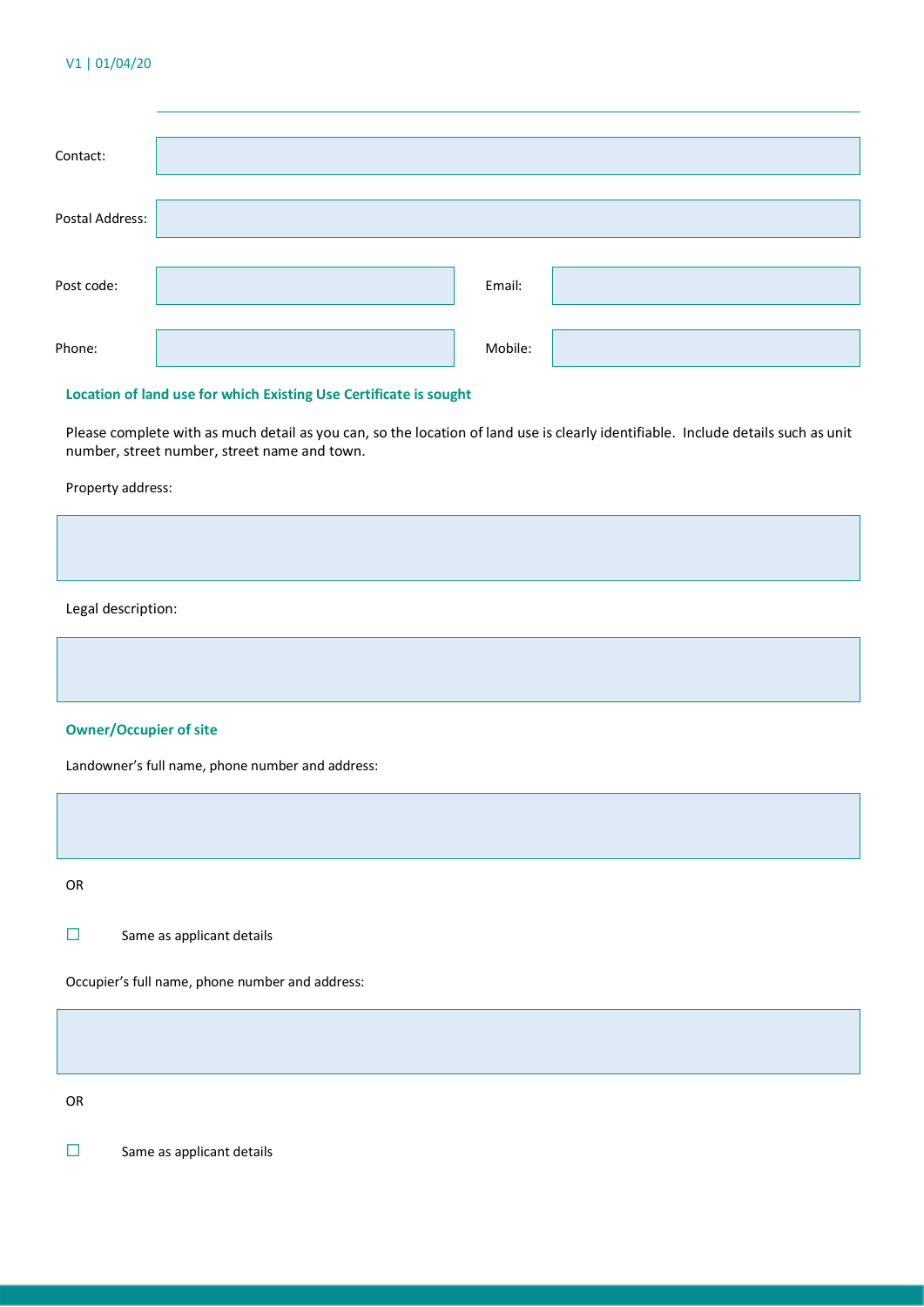#### **Description of existing land use**

Please provide a brief description of the existing land use.

#### **Assessment of existing land use**

Please attach all information contained in "Information Checklist for Application for Existing Use Certificate". This checklist is available on Council's website.

#### **Pre-application information**

We recommend that you have a pre-application discussion about your application with a Council planner.

|                  | Have you had a pre-application meeting with a Council planner?     | $\Box$ Yes | $\square$ No |
|------------------|--------------------------------------------------------------------|------------|--------------|
|                  | Have you had any other conversations with any other Council staff? | $\Box$ Yes | $\square$ No |
| Date of meeting: |                                                                    |            |              |
|                  | Please provide the names of Council staff you have spoken with.    |            |              |
|                  |                                                                    |            |              |
|                  |                                                                    |            |              |

If notes of the meeting or other conversations were provided to you, please attach copies.

| Have you attached any minutes/notes from the meeting? | $\Box$ Yes $\Box$ No |  |
|-------------------------------------------------------|----------------------|--|
|                                                       |                      |  |

## **Site visit requirements**

☐ As landowner and with the consent of any occupiers or lessee, I am aware that Council staff or authorised consultants will visit the site which is the subject of this application for the purposes of assessing this application, and agree to a site visit.

OR

☐ If the applicant is not the landowner, I understand that Council staff or authorised consultants will visit the site, which is the subject of this application, for the purposes of assessing this application, and agree to a site visit.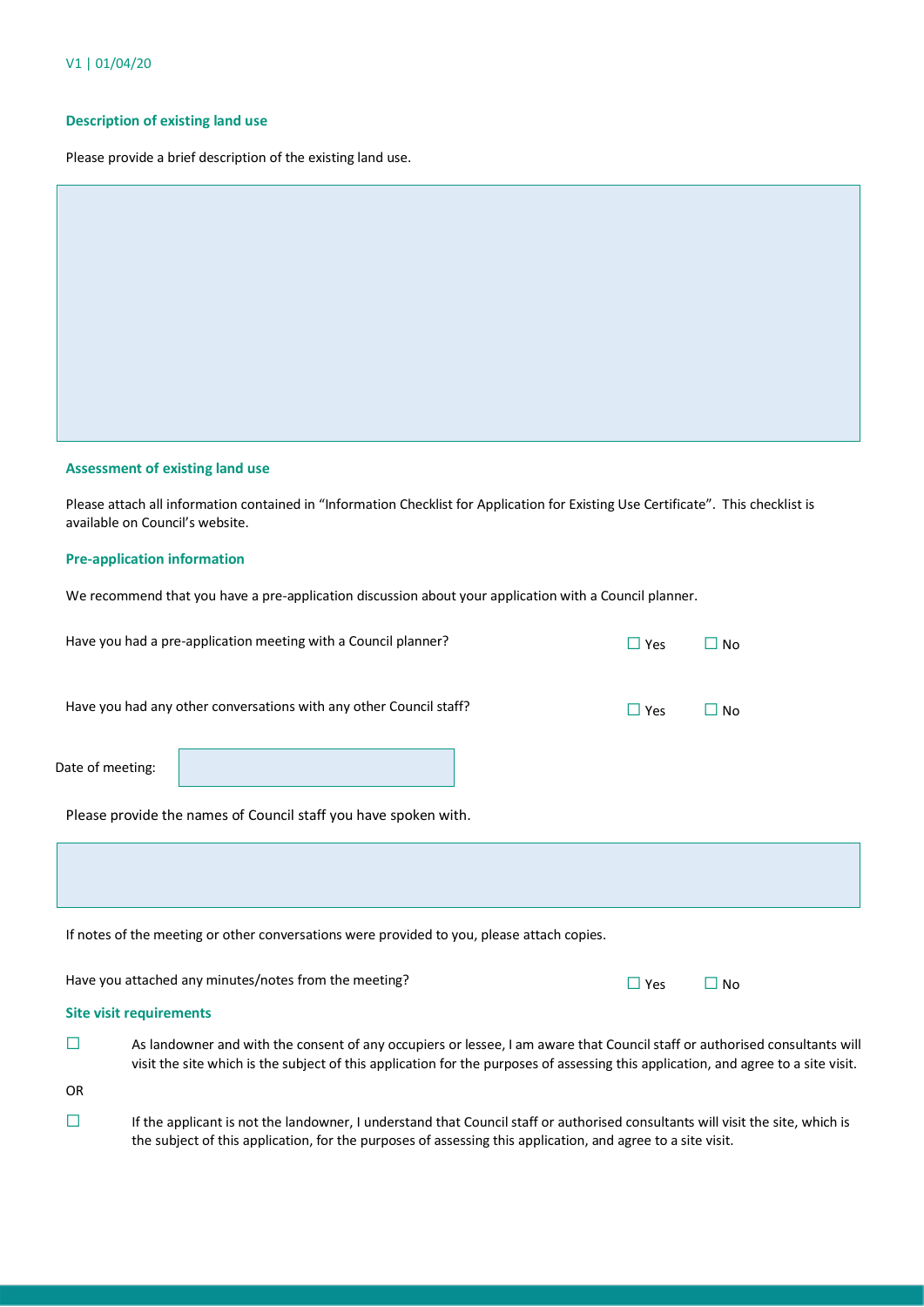| Is there a locked gate or security system restricting access by Council staff? | $\Box$ Yes | $\Box$ No |
|--------------------------------------------------------------------------------|------------|-----------|
| Are there any dogs on the property?                                            | $\Box$ Yes | ∐ No      |
| Are there any hazards that may place a visitor at risk?                        | Yes        | No.       |

Provide details of any entry restrictions that Council staff should be aware of e.g. health and safety, organic farm etc.

#### **Signature of the Applicant(s) or Agent**

Please read before signing the application form.

#### **Payment of fees and charges**

You must pay the charges payable to Council for this application under the RMA. Please refer to Council's Fees and Charges on its website.

By submitting this application to Council, you agree to pay the charges set out in Council's Fees and Charges relevant to the application.

#### **Privacy information**

Council requires the information you have provided on this form to process your application under the RMA. Council will hold and store the information on a pubic register. The details may also be made available to the public on the Council's website. If you would like to request access to, or correction of any details, please contact the Council.

#### **Correspondence and invoices**

Please let us know where to send any correspondence and invoices. Where possible any correspondence will be sent by email.

| All correspondence excluding invoices sent to: | $\Box$ Applicant or | Agent |
|------------------------------------------------|---------------------|-------|
| All invoices sent to:                          | $\Box$ Applicant or | Agent |

#### **Confirmation by the applicant**